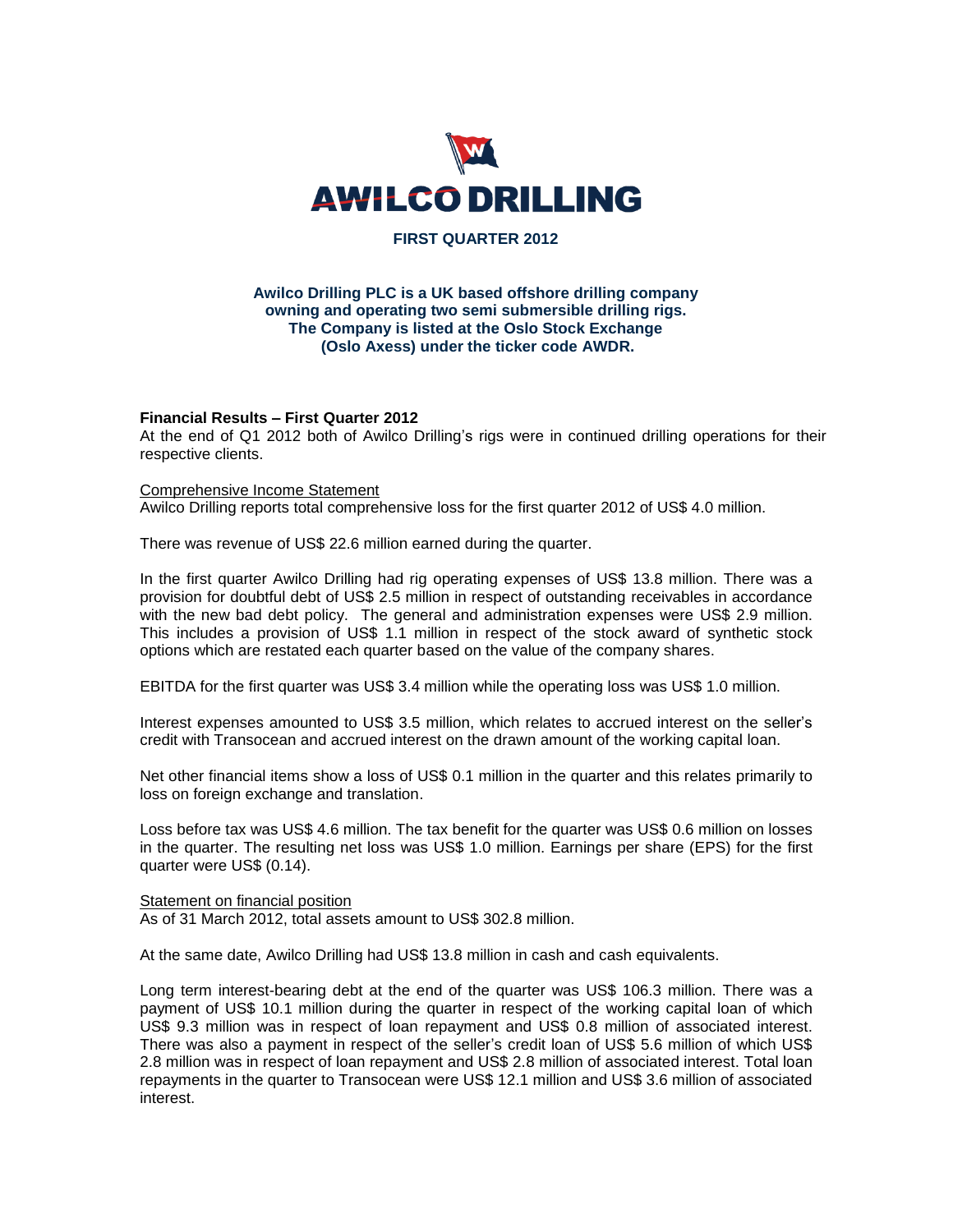# **Operations and Contract Status**

## *WilPhoenix*

In Q1 2012 the WilPhoenix commenced operations for Hess on  $1<sup>st</sup>$  March 2012 for the abandonment program on the Fife and Fergus fields.

The early termination fee of US\$ 5.8 million billed in respect of the cancellation of the second well for Antrim under the AGR contract remains unpaid. AWDR is working with AGR to secure recovery of funds. An interim payment of US\$ 1.25 million has been agreed for payment in early June.

# *WilHunter*

In Q1 2012 the WilHunter was working for SPD and MPX on the Orlando well. Operations were suspended on 18<sup>th</sup> January due to repair and weather downtime. Drilling activity re-commenced on 21<sup>st</sup> March 2012.

The dispute for non-payment of invoices issued to Nautical Petroleum remains unresolved. Awilco Drilling continues to pursue collection of the outstanding amounts.

No new contracts were awarded during the quarter, however several contracts have been signed since quarter close. See subsequent events section for details.

## **Capital Requirements, Funding and Dividend**

At the end of Q1 2012 US\$ 19.8 million was drawn down on the working capital facility from **Transocean** 

The loan facility of US\$ 10 million with its two largest shareholders, represented by Awilco Drilling AS and Tompkins Square Park S.a.r.l. remained in place.

The Company's long-term objective is to pay a regular dividend in support of the Company's main objective to maximise returns to shareholders. However, during 2012, the Company is scheduled to make significant debt repayment and does not intend to pay any dividends. A regular dividend payment on a quarterly basis is expected to commence during the first half of 2013. The level of the Company's dividends will be guided by current and prospective earnings, market prospects, capital expenditure requirements and investment opportunities.

## **Organisation**

At the end of Q1 2012, Awilco Drilling's Aberdeen based employees numbered 25 permanent personnel supported by 4 contractors. Awilco Drilling Pte Ltd offshore personnel numbered 186 permanent personnel. The Awilhelmsen Group continues to supply some support personnel via the management agreement.

## **Market Outlook**

The availability of rigs to undertake work in the UK sector during 2012 is nearly fully absorbed. Tendering activity is focusing on 2013 start-up, with a number of significant requirements still outstanding. In some cases operators are considering postponement into 2014.

Lead times, from tendering to start of work and dayrates increasing to a level of approximately US\$ 360,000, as evidenced by the Company's most recent, fixture are both indicators of an improving market. The Company is therefore optimistic about the outlook for the UK market.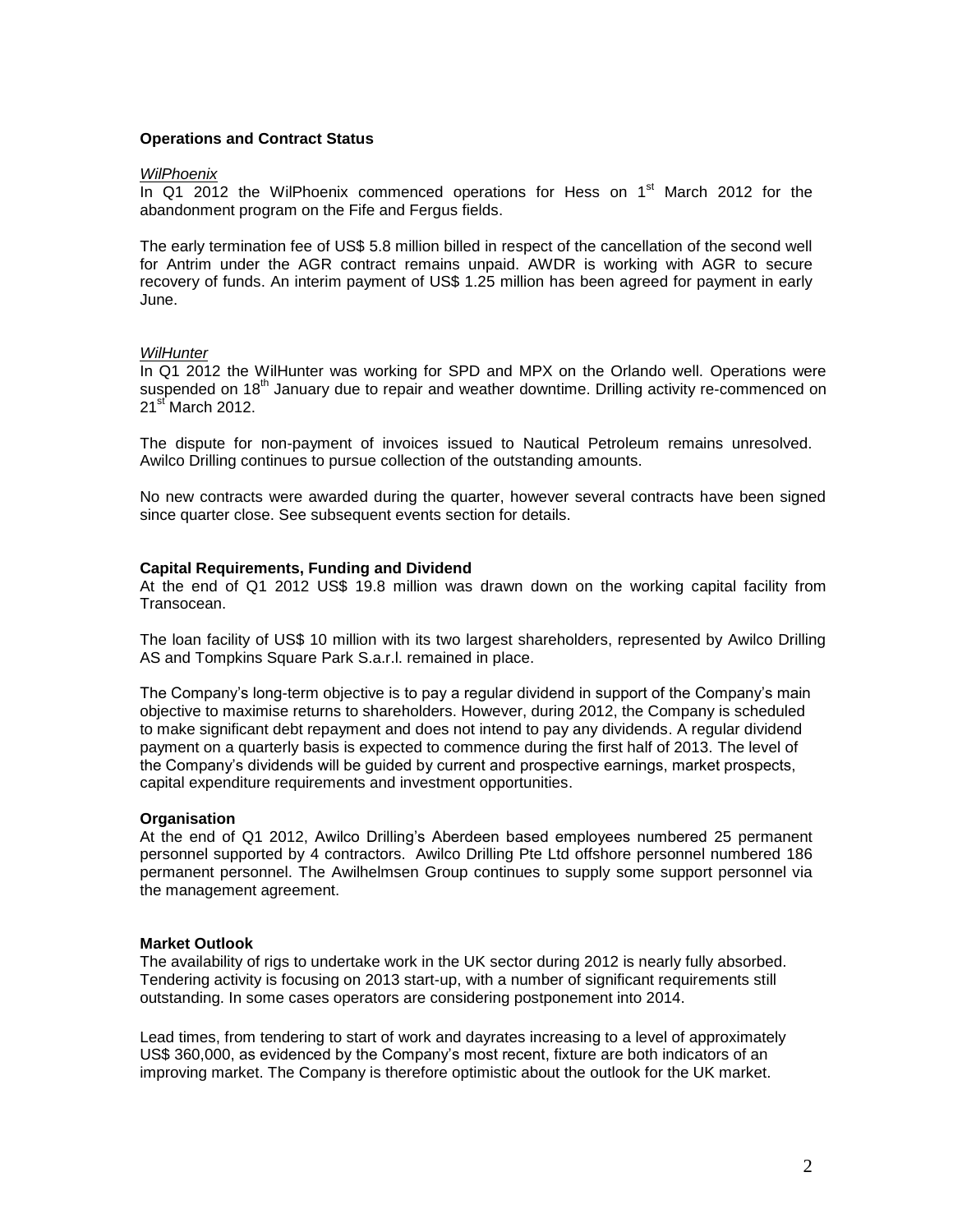# **Statement of Responsibility**

We confirm that, to the best of our knowledge, the condensed set of financial statements for the first quarter of 2012, which has been prepared in accordance with IAS 34 Interim Financial Statements, gives a true and fair view of the Company's consolidated assets, liabilities, financial position and results of operations, and that the interim management report includes a fair review of the information required under the Norwegian Securities Trading Act section 5-6 fourth paragraph.

# **Subsequent Events**

- In April, Awilco Drilling signed a contract with Premier Oil UK Ltd for the provision of WilPhoenix for the drilling of two firm exploration wells and up to two additional wells. The contract is expected to commence late Q3 2012 and have a contract value for the firm period of approximately US\$17.4 million.
- A total of US\$ 10 million of the Shareholder loan was drawn down by Awilco Drilling during April in order to meet the loan obligations payable to Transocean during the month. Also in April, an addendum to the original loan agreement was signed to extend both the amount and duration of the loan facility. The amount was increased from US\$ 10 million to US\$ 15 million and the term was extended to 30th June 2013.
- In May, Awilco Drilling signed a contract amendment with Suncor Energy to extend the WilHunter for the drilling of a second firm well estimated at 61 days with a further 30 day option well. The second well under the contract is expected to commence in Q1 of 2013. The contract value for the firm well is estimated to be around US\$ 19.2 million.
- In May, Awilco Drilling signed a contract with Premier Oil UK Ltd for the provision of WilPhoenix for a term drilling program. The program will start in direct continuation from the previous Premier contract and is firm until 28th February 2014 with options for up to an additional 250 days. The contract is expected to commence early Q1 2013. The contract value for the firm period is estimated to be US\$ 148 million.
- In May, Awilco Drilling and Endeavour Energy UK Ltd mutually agreed to terminate the contract for the drilling of the East and West Rochelle development wells. WilHunter will now drill for Suncor Energy in direct continuation from the contract with Ithaca.
- In May, Awilco Drilling signed a Letter of Intent (LOI) with Hess UK Ltd for the provision of WilHunter for work related to their 2013 and 2014 abandonment program in the Central North Sea. The firm contract duration is 400 days with a contract value of approximately US\$ 144 million. The contract is expected to commence in Q2 2013.
- Late on the  $17<sup>th</sup>$  of May, the WilHunter incurred technical downtime due to an equipment failure. The current estimated re-commencement of normal operations is expected to be within the first half of June. A further update will be released upon re-commencement of operations.
- Late in May, Awilco Drilling received a claim in the amount of GBP 9 million from MPX in respect of consequential costs incurred by them during periods of repair time on WilHunter during Q1. Awilco Drilling believes that MPX's actions and claims are without merit and are currently preparing a response to fully contest the claim.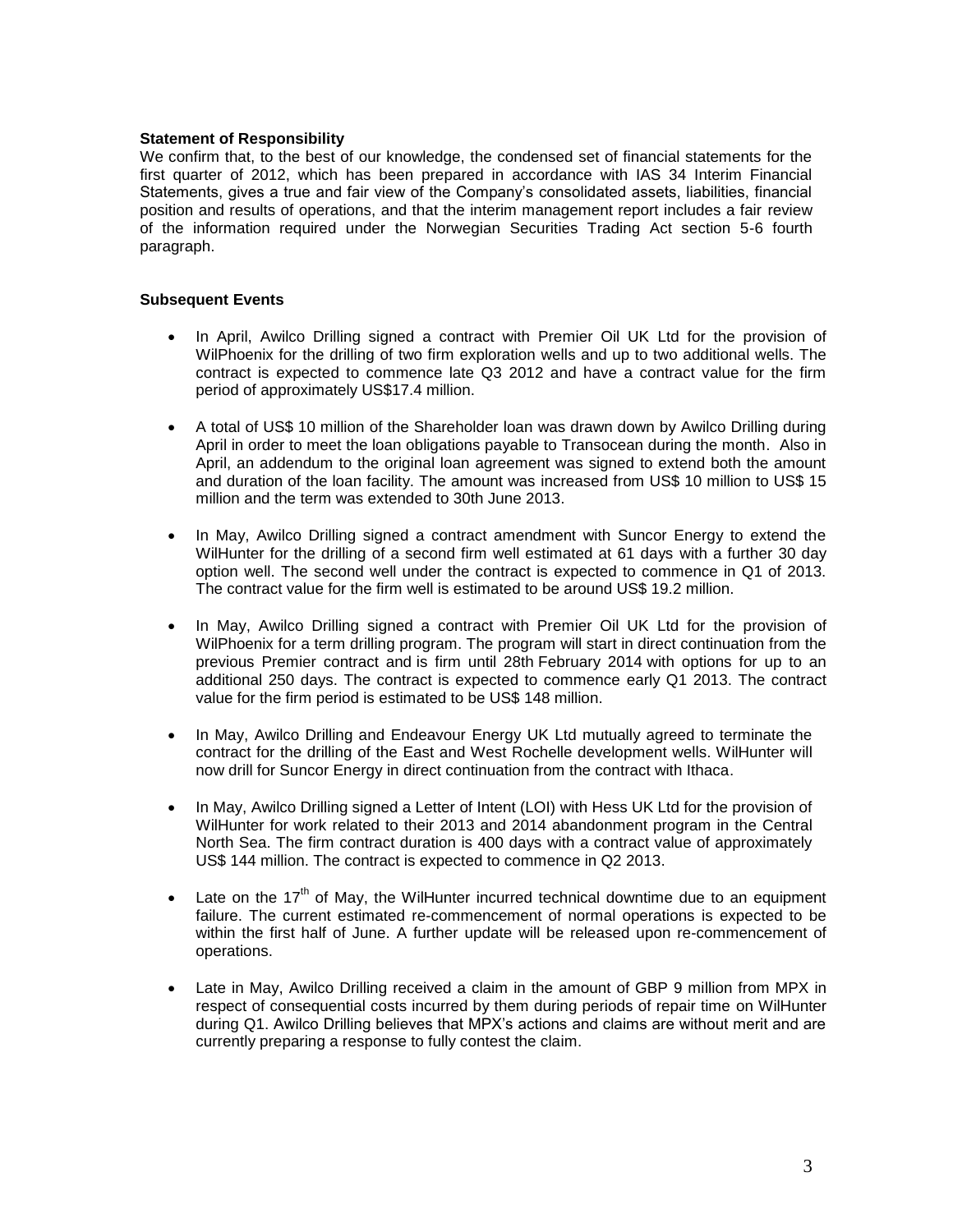Aberdeen, 30 May, 2012

The Board of Directors of Awilco Drilling PLC

CEO: Jon Oliver Bryce Mobile: +44 1224 737900 E-mail: [job@awilcodrilling.com](mailto:job@awilcodrilling.com)

Investor Relations: Cathrine Haavind Mobile: +47 93 42 84 64 E-mail: [ch@awilcodrilling.com](mailto:ch@awilcodrilling.com)

# *Company background*

*Awilco Drilling was incorporated in December 2009. Awilco Drilling owns two semi submersible drilling rigs; WilPhoenix built in 1982 and upgraded in 2011 and WilHunter built in 1983 and upgraded in 1999 and 2011.* 

*Awilco Drilling was listed on the Oslo Stock Exchange (Oslo Axess) in June 2011. Awilco Drilling's headquarters are located in Aberdeen, UK.*

*The total number of outstanding shares of Awilco Drilling at the date of this report is 30 031 500.*

**[www.awilcodrilling.com](http://www.awilcodrilling.com/)**

# **Forward Looking Statements**

This Operating and Financial Review contains certain forward-looking statements that involve risks and uncertainties. Forward-looking statements are sometimes, but not always, identified by such phrases as "will", "expects", "is expected to", "should", "may", "is likely to", "intends" and "believes". These forward-looking statements reflect current views with respect to future events and are, by their nature, subject to significant risks and uncertainties because they relate to events and depend on circumstances that will occur in the future. These statements are based on various assumptions, many of which are based, in turn, upon further assumptions, including Awilco Drilling's examination of historical operating trends. There are a number of factors that could cause actual results and developments to differ materially from those expressed or implied by these forward-looking statements, including the competitive nature of the offshore drilling industry, oil and gas prices, technological developments, government regulations, changes in economical conditions or political events, inability of the Company to obtain financing on favourable terms, changes of the spending plan of our customers, changes in the Company's operating expenses including crew wages, insurance, dry-docking, repairs and maintenance, failure of shipyards to comply with delivery schedules on a timely basis and other important factors mentioned from time to time in our reports.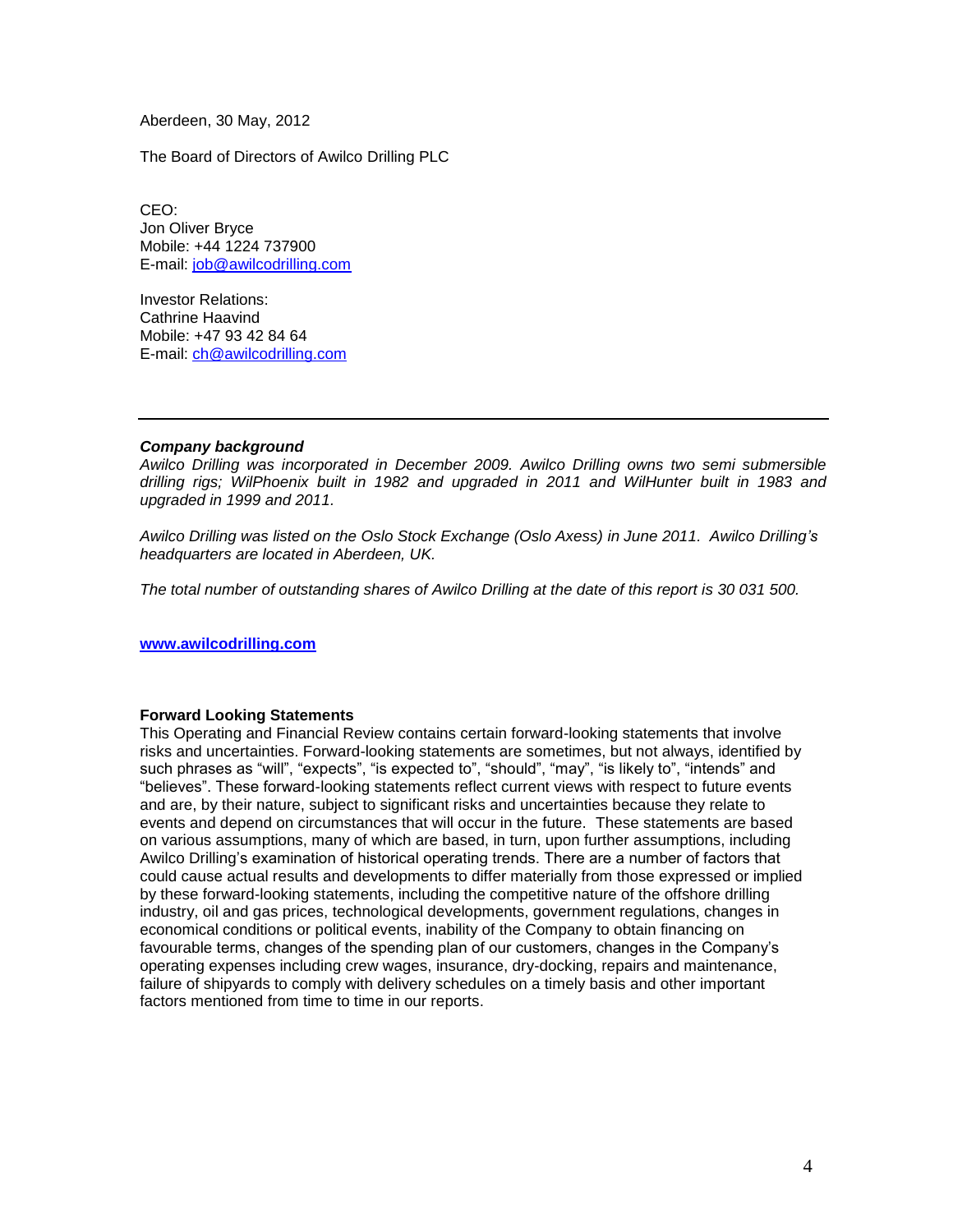# **Condensed statement of comprehensive income**

in USD thousands, except earnings per share 31 Dec

|                                            | Q1 2012     | Q1 2011     | 2011            |
|--------------------------------------------|-------------|-------------|-----------------|
|                                            | (unaudited) | (audited)   | audited         |
| Contract revenue                           | 19 516      | 0           | 75 830          |
| Reimbursable                               | 225         | $\Omega$    | 420             |
| Other revenue                              | 2 8 3 4     | 0           | 12 <sup>°</sup> |
|                                            | 22 574      | $\mathbf 0$ | 76 262          |
| Rig operating expenses                     | 13 765      | 4 6 3 0     | 42 416          |
| Reimbursable                               | 90          | 0           | 262             |
| Provision of doubtful debt                 | 2 4 7 1     | 0           |                 |
| General and administrative expenses        | 2 8 9 4     | 3 1 8 8     | 10 918          |
| Depreciation                               | 4 3 6 0     | 3 1 2 0     | 15 041          |
|                                            | 23 580      | 10 938      | 68 638          |
| Operating profit/(loss)                    | (1006)      | (10938)     | 7 6 25          |
| Interest income                            | 6           | 65          | 120             |
| Interest expense                           | (3504)      | (3042)      | (14023)         |
| Other financial items                      | (132)       | 1 9 2 1     | 2 751           |
| Net financial items                        | (3629)      | (1056)      | (11153)         |
| Profit/(Loss) before tax                   | (4635)      | (11994)     | (3528)          |
| Tax benefit/ (expense)                     | 577         | (2340)      | (104)           |
| Net profit/(loss)                          | (4058)      | (14334)     | (3632)          |
| Other comprehensive income                 | $\mathbf 0$ | $\mathbf 0$ |                 |
| Total comprehensive income/(loss)          | (4058)      | (14334)     | (3632)          |
|                                            |             |             |                 |
| Attributable to minority interests         | 0           | 0           | 0               |
| Attributable to shareholders of the parent | (4058)      | (14334)     | (3632)          |
| Basic and diluted earnings per share       | (0, 14)     | (0, 53)     | (0, 13)         |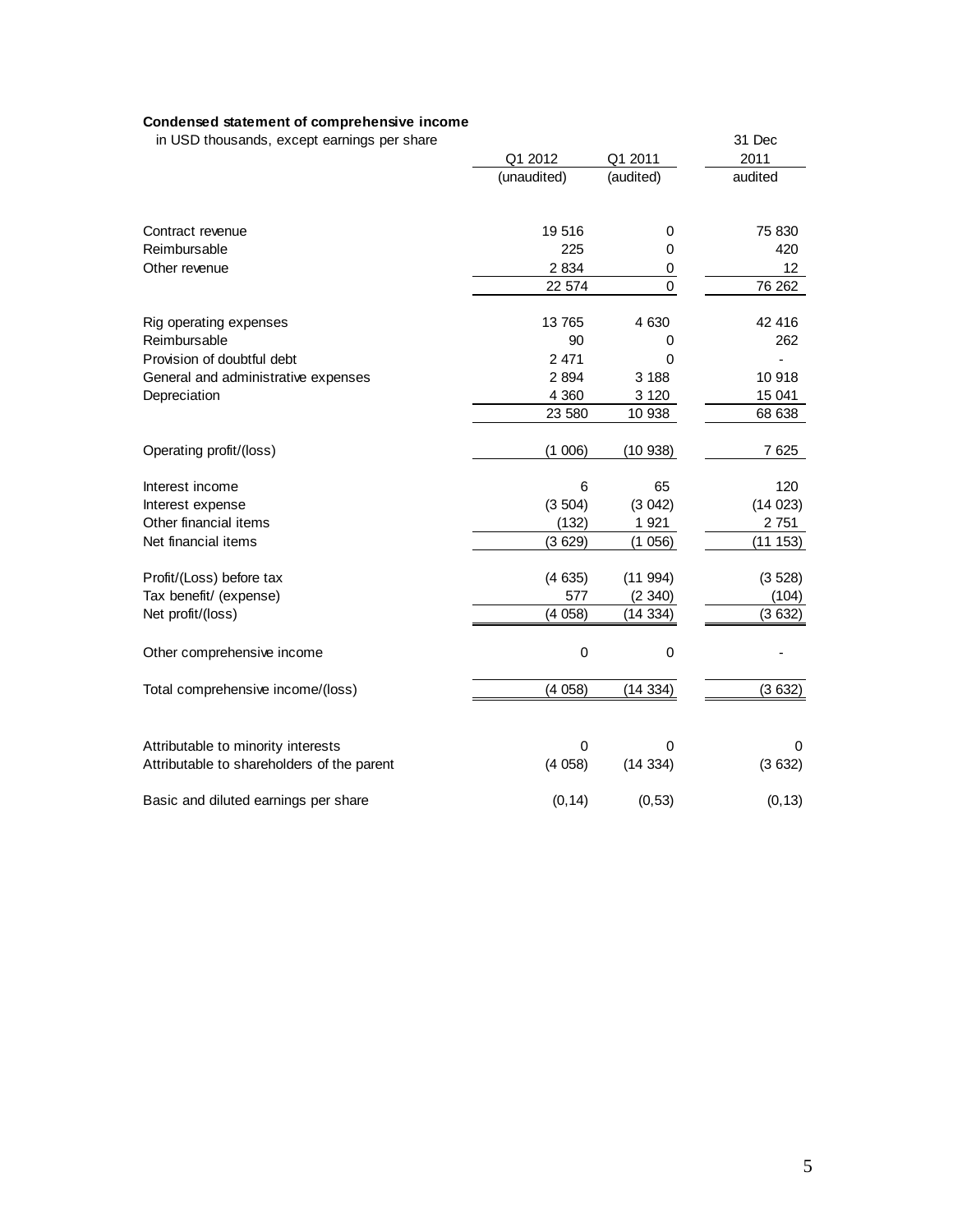# **Condensed statement of financial position**

in USD thousands

|                                                           | 31.03.2012   | 31.12.2011 |
|-----------------------------------------------------------|--------------|------------|
|                                                           | (unaudited)  | (audited)  |
| Rigs, machinery and equipment<br>Other non-current assets | 259 249      | 262 573    |
|                                                           | 259 249      | 262 573    |
| Trade and other receivables                               | 9641         | 8857       |
| Prepayments and accrued revenue                           | 15 049       | 14 271     |
| Inventory                                                 | 4 800        | 4 800      |
| Derivative financial instruments                          | 0            | 0          |
| Cash and cash equivalents                                 | 13843        | 25 100     |
| Deferred tax asset                                        | 246          |            |
|                                                           | 43 579       | 53 028     |
| Total assets                                              | 302 828      | 315 601    |
| Paid in capital                                           | 130 142      | 130 141    |
| <b>Other Equity</b>                                       | 4753         | 8812       |
| Revaluation reserves                                      | 0            | 0          |
| Minority interests                                        | 0            | 0          |
|                                                           | 134 895      | 138 953    |
| Deferred tax liability                                    | $\mathbf{0}$ | 657        |
| Long-term interest-bearing debt                           | 106 348      | 109 098    |
| Other non-current liabilities                             |              |            |
|                                                           | 106 348      | 109 755    |
| Current portion of long-term debt                         | 36 319       | 45 667     |
| Trade and other creditors                                 | 5 1 6 8      | 3 1 2 4    |
| Accruals and provisions                                   | 17831        | 16 122     |
| Current tax payable                                       | 2 2 6 7      | 1 980      |
|                                                           | 61 585       | 66 893     |
| Total equity and liabilities                              | 302 828      | 315 601    |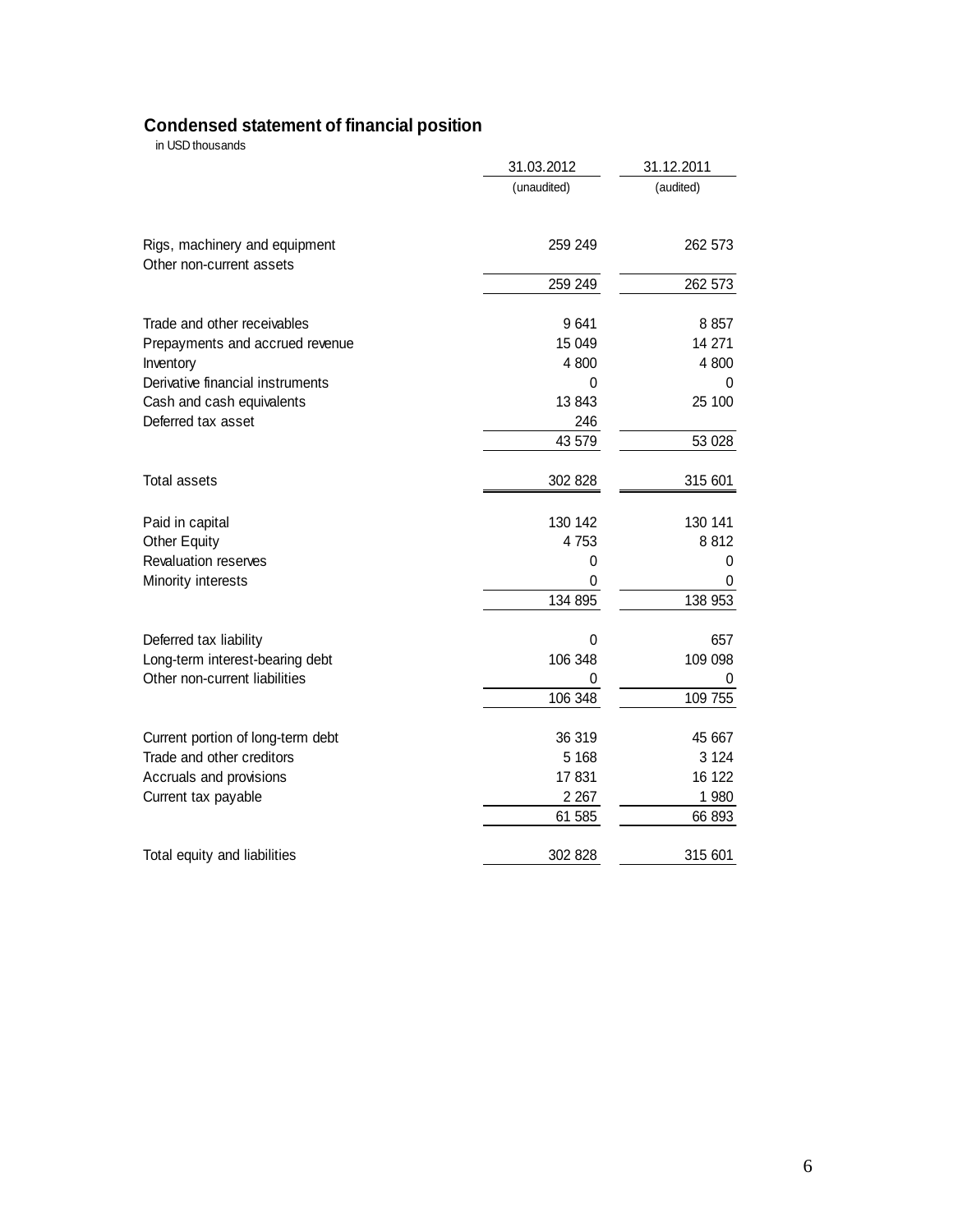### **Condensed statement of changes in equity for the period from**

# **1st January 2011 to 31 March 2012** in USD thousands

|                                              |                | Translation | Other equity<br><i>(retained)</i> |              |
|----------------------------------------------|----------------|-------------|-----------------------------------|--------------|
|                                              | Paid-in-equity | differences | earnings)                         | Total equity |
| Equity at 1 January 2011                     | 111.388        | 0           | 12.444                            | 123,831      |
| Equity Issue at 1 June 2011                  | 17.514         | 0           | 0                                 | 17.514       |
| Equity issue costs 1 June 2011               | (490)          | 0           | $\Omega$                          | (490)        |
| Stamp duty tax refund                        | 1.730          | $\Omega$    |                                   | 1.730        |
| Total comprehensive loss to 31 December 2011 |                | 0           | (3,633)                           | (3,633)      |
| Balance as at 31 December 2011               | 130.141        | 0           | 8.812                             | 138.953      |
| Total comprehensive loss to 31 March 2011    |                | 0           | (4.058)                           | (4,058)      |
| Balance as at 31 March 2012                  | 130.142        |             | 4.753                             | 134,895      |

| Q1 2012<br>Q1 2011<br>(unaudited)<br>(audited)<br>Cash flow from operating activities<br>(Loss)/profit before tax<br>(4,635)<br>(11, 994)<br>4,360<br>3,150<br>Depreciation<br>Net fair value gains on derivative financial instruments<br>0<br>0<br>3,498<br>2,977<br>Interest cost<br>Unrealised loss on exchange<br>$\mathbf 0$<br>0<br>470<br>(Increase)/decrease in trade and other receivables<br>$\Omega$<br>(Increase)/decrease in stock<br>(126)<br>0<br>(Increase)/decrease in prepayments and accrued revenue<br>(281)<br>(778)<br>Increase/(decrease) in trade and other payables<br>791<br>12,617<br>Increase/(decrease) in provisions and accrued expenses<br>1,799<br>0<br>Interests paid<br>(2, 977)<br>(3, 595)<br>Interests received<br>6<br>0<br><b>Taxation paid</b><br>(40)<br>0<br>Net cash flow from operating activities<br>3,366<br>1,877<br>Cash flow from investing activities<br>Purchase of property, plant and equipment<br>(1,036)<br>(35, 556)<br>(Increase)/decrease in investments<br>0<br>$\Omega$<br>Proceeds from sale of property, plant and equipment<br>0<br>0<br>Net cash flow from investing activities<br>(1,036)<br>(35, 556)<br>Cash flow from financing activities<br>Proceeds from issue of share capital<br>$\mathbf 0$<br>$\mathbf 0$<br>Equity issue costs<br>0<br>0<br><b>Issue of loans</b><br>$\mathbf 0$<br>O<br>Repayment of loans<br>(12,098)<br>0<br>$\Omega$<br>Net cash flow from financing activities<br>(12,098)<br>(11, 257)<br>Net increase/(decrease) in cash and cash equivalents<br>(32, 189)<br>Cash and cash equivalents at beginning of the period<br>67,707<br>25,100<br>Exchange rate effects<br>35,518<br>Cash and cash equivalents at the end of the period<br>13,843 | Condensed statement of cash flow for the period | <b>YTD</b> | <b>YTD</b> |
|------------------------------------------------------------------------------------------------------------------------------------------------------------------------------------------------------------------------------------------------------------------------------------------------------------------------------------------------------------------------------------------------------------------------------------------------------------------------------------------------------------------------------------------------------------------------------------------------------------------------------------------------------------------------------------------------------------------------------------------------------------------------------------------------------------------------------------------------------------------------------------------------------------------------------------------------------------------------------------------------------------------------------------------------------------------------------------------------------------------------------------------------------------------------------------------------------------------------------------------------------------------------------------------------------------------------------------------------------------------------------------------------------------------------------------------------------------------------------------------------------------------------------------------------------------------------------------------------------------------------------------------------------------------------------------------------------------------------------------------------|-------------------------------------------------|------------|------------|
|                                                                                                                                                                                                                                                                                                                                                                                                                                                                                                                                                                                                                                                                                                                                                                                                                                                                                                                                                                                                                                                                                                                                                                                                                                                                                                                                                                                                                                                                                                                                                                                                                                                                                                                                                |                                                 |            |            |
|                                                                                                                                                                                                                                                                                                                                                                                                                                                                                                                                                                                                                                                                                                                                                                                                                                                                                                                                                                                                                                                                                                                                                                                                                                                                                                                                                                                                                                                                                                                                                                                                                                                                                                                                                |                                                 |            |            |
|                                                                                                                                                                                                                                                                                                                                                                                                                                                                                                                                                                                                                                                                                                                                                                                                                                                                                                                                                                                                                                                                                                                                                                                                                                                                                                                                                                                                                                                                                                                                                                                                                                                                                                                                                |                                                 |            |            |
|                                                                                                                                                                                                                                                                                                                                                                                                                                                                                                                                                                                                                                                                                                                                                                                                                                                                                                                                                                                                                                                                                                                                                                                                                                                                                                                                                                                                                                                                                                                                                                                                                                                                                                                                                |                                                 |            |            |
|                                                                                                                                                                                                                                                                                                                                                                                                                                                                                                                                                                                                                                                                                                                                                                                                                                                                                                                                                                                                                                                                                                                                                                                                                                                                                                                                                                                                                                                                                                                                                                                                                                                                                                                                                |                                                 |            |            |
|                                                                                                                                                                                                                                                                                                                                                                                                                                                                                                                                                                                                                                                                                                                                                                                                                                                                                                                                                                                                                                                                                                                                                                                                                                                                                                                                                                                                                                                                                                                                                                                                                                                                                                                                                |                                                 |            |            |
|                                                                                                                                                                                                                                                                                                                                                                                                                                                                                                                                                                                                                                                                                                                                                                                                                                                                                                                                                                                                                                                                                                                                                                                                                                                                                                                                                                                                                                                                                                                                                                                                                                                                                                                                                |                                                 |            |            |
|                                                                                                                                                                                                                                                                                                                                                                                                                                                                                                                                                                                                                                                                                                                                                                                                                                                                                                                                                                                                                                                                                                                                                                                                                                                                                                                                                                                                                                                                                                                                                                                                                                                                                                                                                |                                                 |            |            |
|                                                                                                                                                                                                                                                                                                                                                                                                                                                                                                                                                                                                                                                                                                                                                                                                                                                                                                                                                                                                                                                                                                                                                                                                                                                                                                                                                                                                                                                                                                                                                                                                                                                                                                                                                |                                                 |            |            |
|                                                                                                                                                                                                                                                                                                                                                                                                                                                                                                                                                                                                                                                                                                                                                                                                                                                                                                                                                                                                                                                                                                                                                                                                                                                                                                                                                                                                                                                                                                                                                                                                                                                                                                                                                |                                                 |            |            |
|                                                                                                                                                                                                                                                                                                                                                                                                                                                                                                                                                                                                                                                                                                                                                                                                                                                                                                                                                                                                                                                                                                                                                                                                                                                                                                                                                                                                                                                                                                                                                                                                                                                                                                                                                |                                                 |            |            |
|                                                                                                                                                                                                                                                                                                                                                                                                                                                                                                                                                                                                                                                                                                                                                                                                                                                                                                                                                                                                                                                                                                                                                                                                                                                                                                                                                                                                                                                                                                                                                                                                                                                                                                                                                |                                                 |            |            |
|                                                                                                                                                                                                                                                                                                                                                                                                                                                                                                                                                                                                                                                                                                                                                                                                                                                                                                                                                                                                                                                                                                                                                                                                                                                                                                                                                                                                                                                                                                                                                                                                                                                                                                                                                |                                                 |            |            |
|                                                                                                                                                                                                                                                                                                                                                                                                                                                                                                                                                                                                                                                                                                                                                                                                                                                                                                                                                                                                                                                                                                                                                                                                                                                                                                                                                                                                                                                                                                                                                                                                                                                                                                                                                |                                                 |            |            |
|                                                                                                                                                                                                                                                                                                                                                                                                                                                                                                                                                                                                                                                                                                                                                                                                                                                                                                                                                                                                                                                                                                                                                                                                                                                                                                                                                                                                                                                                                                                                                                                                                                                                                                                                                |                                                 |            |            |
|                                                                                                                                                                                                                                                                                                                                                                                                                                                                                                                                                                                                                                                                                                                                                                                                                                                                                                                                                                                                                                                                                                                                                                                                                                                                                                                                                                                                                                                                                                                                                                                                                                                                                                                                                |                                                 |            |            |
|                                                                                                                                                                                                                                                                                                                                                                                                                                                                                                                                                                                                                                                                                                                                                                                                                                                                                                                                                                                                                                                                                                                                                                                                                                                                                                                                                                                                                                                                                                                                                                                                                                                                                                                                                |                                                 |            |            |
|                                                                                                                                                                                                                                                                                                                                                                                                                                                                                                                                                                                                                                                                                                                                                                                                                                                                                                                                                                                                                                                                                                                                                                                                                                                                                                                                                                                                                                                                                                                                                                                                                                                                                                                                                |                                                 |            |            |
|                                                                                                                                                                                                                                                                                                                                                                                                                                                                                                                                                                                                                                                                                                                                                                                                                                                                                                                                                                                                                                                                                                                                                                                                                                                                                                                                                                                                                                                                                                                                                                                                                                                                                                                                                |                                                 |            |            |
|                                                                                                                                                                                                                                                                                                                                                                                                                                                                                                                                                                                                                                                                                                                                                                                                                                                                                                                                                                                                                                                                                                                                                                                                                                                                                                                                                                                                                                                                                                                                                                                                                                                                                                                                                |                                                 |            |            |
|                                                                                                                                                                                                                                                                                                                                                                                                                                                                                                                                                                                                                                                                                                                                                                                                                                                                                                                                                                                                                                                                                                                                                                                                                                                                                                                                                                                                                                                                                                                                                                                                                                                                                                                                                |                                                 |            |            |
|                                                                                                                                                                                                                                                                                                                                                                                                                                                                                                                                                                                                                                                                                                                                                                                                                                                                                                                                                                                                                                                                                                                                                                                                                                                                                                                                                                                                                                                                                                                                                                                                                                                                                                                                                |                                                 |            |            |
|                                                                                                                                                                                                                                                                                                                                                                                                                                                                                                                                                                                                                                                                                                                                                                                                                                                                                                                                                                                                                                                                                                                                                                                                                                                                                                                                                                                                                                                                                                                                                                                                                                                                                                                                                |                                                 |            |            |
|                                                                                                                                                                                                                                                                                                                                                                                                                                                                                                                                                                                                                                                                                                                                                                                                                                                                                                                                                                                                                                                                                                                                                                                                                                                                                                                                                                                                                                                                                                                                                                                                                                                                                                                                                |                                                 |            |            |
|                                                                                                                                                                                                                                                                                                                                                                                                                                                                                                                                                                                                                                                                                                                                                                                                                                                                                                                                                                                                                                                                                                                                                                                                                                                                                                                                                                                                                                                                                                                                                                                                                                                                                                                                                |                                                 |            |            |
|                                                                                                                                                                                                                                                                                                                                                                                                                                                                                                                                                                                                                                                                                                                                                                                                                                                                                                                                                                                                                                                                                                                                                                                                                                                                                                                                                                                                                                                                                                                                                                                                                                                                                                                                                |                                                 |            |            |
|                                                                                                                                                                                                                                                                                                                                                                                                                                                                                                                                                                                                                                                                                                                                                                                                                                                                                                                                                                                                                                                                                                                                                                                                                                                                                                                                                                                                                                                                                                                                                                                                                                                                                                                                                |                                                 |            |            |
|                                                                                                                                                                                                                                                                                                                                                                                                                                                                                                                                                                                                                                                                                                                                                                                                                                                                                                                                                                                                                                                                                                                                                                                                                                                                                                                                                                                                                                                                                                                                                                                                                                                                                                                                                |                                                 |            |            |
|                                                                                                                                                                                                                                                                                                                                                                                                                                                                                                                                                                                                                                                                                                                                                                                                                                                                                                                                                                                                                                                                                                                                                                                                                                                                                                                                                                                                                                                                                                                                                                                                                                                                                                                                                |                                                 |            |            |
|                                                                                                                                                                                                                                                                                                                                                                                                                                                                                                                                                                                                                                                                                                                                                                                                                                                                                                                                                                                                                                                                                                                                                                                                                                                                                                                                                                                                                                                                                                                                                                                                                                                                                                                                                |                                                 |            |            |
|                                                                                                                                                                                                                                                                                                                                                                                                                                                                                                                                                                                                                                                                                                                                                                                                                                                                                                                                                                                                                                                                                                                                                                                                                                                                                                                                                                                                                                                                                                                                                                                                                                                                                                                                                |                                                 |            |            |
|                                                                                                                                                                                                                                                                                                                                                                                                                                                                                                                                                                                                                                                                                                                                                                                                                                                                                                                                                                                                                                                                                                                                                                                                                                                                                                                                                                                                                                                                                                                                                                                                                                                                                                                                                |                                                 |            |            |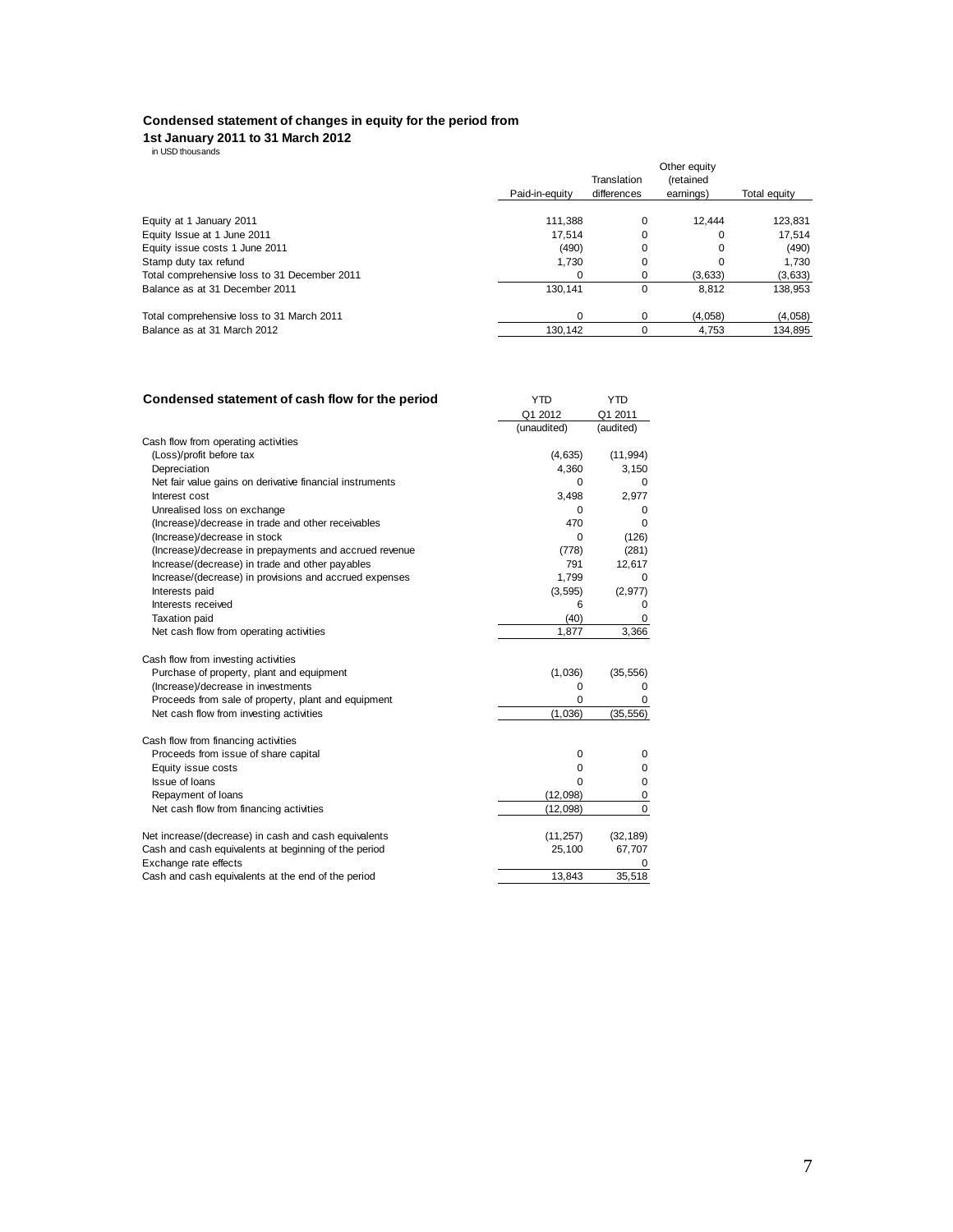# **SUMMARY OF SIGNIFICANT ACCOUNTING PRINCIPLES**

# **Basis of preparation**

These unaudited interim condensed financial statements have been prepared in accordance with IAS 34 "Interim financial reporting".

# **Significant accounting policies**

The accounting policies used in the preparation of the interim financial statements are consistent with those used in the annual audited financial statements for the year ended December 31, 2011. This interim report should be read in conjunction with the audited 2011 financial statements, which include a full description of the Group's significant accounting policies.

Doubtful debt provision is calculated by analysing outstanding receivables and creating a provision using a fixed formula to provide a percentage of the uncollected amount based on the length of time the amount has remained unpaid.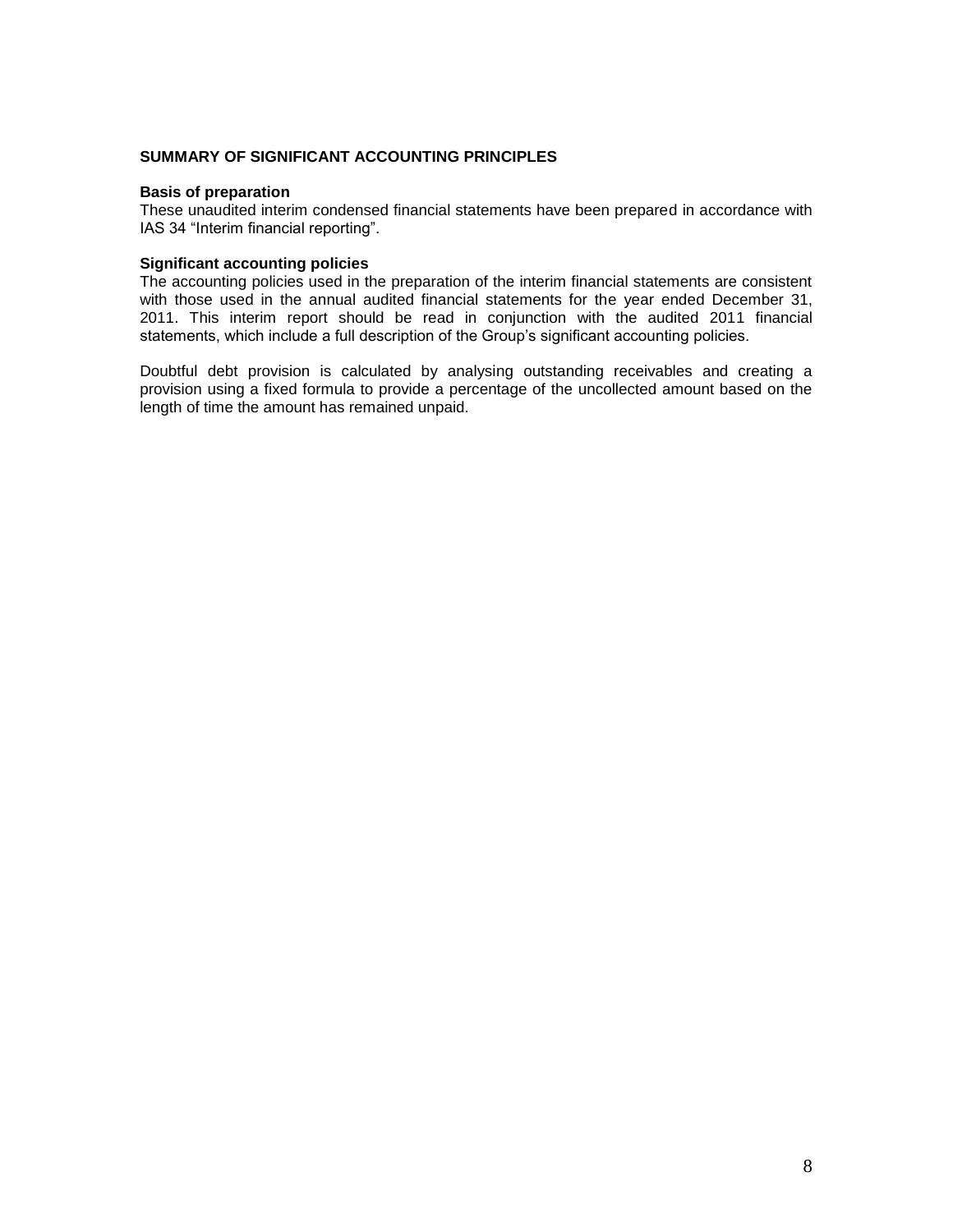# **Notes**

### **Note 1 - Rigs and equipment**

in USD thousands, except per share data

|                                                         | Semi submersible Other fixtures and |               |           |
|---------------------------------------------------------|-------------------------------------|---------------|-----------|
|                                                         | drilling rigs/SPS                   | equipment     | Total     |
| Acquisition cost per opening balance 1 Jan 2012         | 288,481                             | 1,128         | 289,608   |
| Acquisition of fixed assets                             | 1,036                               | O             | 1,036     |
| Disposal of fixed assets                                |                                     | 0             | 0         |
| Acquisition cost at ending balance                      | 289,516                             | 1,128         | 290,644   |
| Accumulated depreciation per opening balance 1 Jan 2012 | (26, 789)                           | (247)         | (27, 036) |
| Depreciation                                            | (4,302)                             | (58)          | (4,360)   |
| Disposals                                               |                                     |               | 0         |
| Accumulated depreciation per ending balance             | (31,091)                            | (305)         | (31, 396) |
| Net carrying amount at end of period                    | 258,425                             | 822           | 259,249   |
| Expected useful life                                    | 5-20 years                          | 3-10 years    |           |
| Depreciation rates                                      | 5% - 20%                            | 10% - 33%     |           |
| Depreciation method                                     | Straight line                       | Straight line |           |
| Residual value per rig is USD 15 million.               |                                     |               |           |

### **Note 2 - Debt and financing**

### Deferred Payment Deed (Seller's Credit)

In connection with the acquisition of the rigs from Transocean, the Company was granted a five year Seller's Credit from Transocean of USD 165 million. The borrowings are secured by first priority mortgages on the drilling rigs. The interest rate is 9%. Repayment terms are quarterly repayments of USD 2.8 million over five years and a final repayment of USD 87 million. There is an option to defer a maximum of two principal repayments and during 2011 the Company deferred US\$ 5.5 million. The interest rate on the deferred repayments is 12%.

### Working Capital Loan Agreement

Awilco Drilling entered into an agreement with Transocean for a three year Working Capital facility of USD 35 million, and the funds were available for draw down over a period of 18 months. The Loans are specified for the purpose of providing funds for working capital and/or capital expenditure for WilPhoenix and WilHunter. The borrowings are secured by second priority mortgages on the drilling rigs. The interest rate is 10%.

|                                                       | WilPhoenix | WilHunter | Total     |
|-------------------------------------------------------|------------|-----------|-----------|
| Sellers credit at time of consummation of transaction | 82.500     | 82.500    | 165,000   |
| Repayment of debt                                     | (8, 250)   | (33,902)  | (42, 152) |
| Drawdown on Working Capital Debt                      | 15,855     | 3,964     | 19,819    |
| Total debt to Transocean per end of accounting period | 90.105     | 52,562    | 142,667   |
| Current portion of long term debt                     | 24.105     | 12.214    | 36,319    |
| Long term debt to Transocean per end of period        | 66,000     | 40,348    | 106,348   |
|                                                       | 90.105     | 52,562    | 142,667   |

(1) Drawdown on Working Capital Loan:

In total, MUSD 35 has been drawn on the Working Capital loan.

Interest accrued on or before 14th January 2012 was accumulated and paid in whole on 14th January 2012

along with the second scheduled repayment of USD 5.8 million and the additional mandatory payment of USD 3.5 million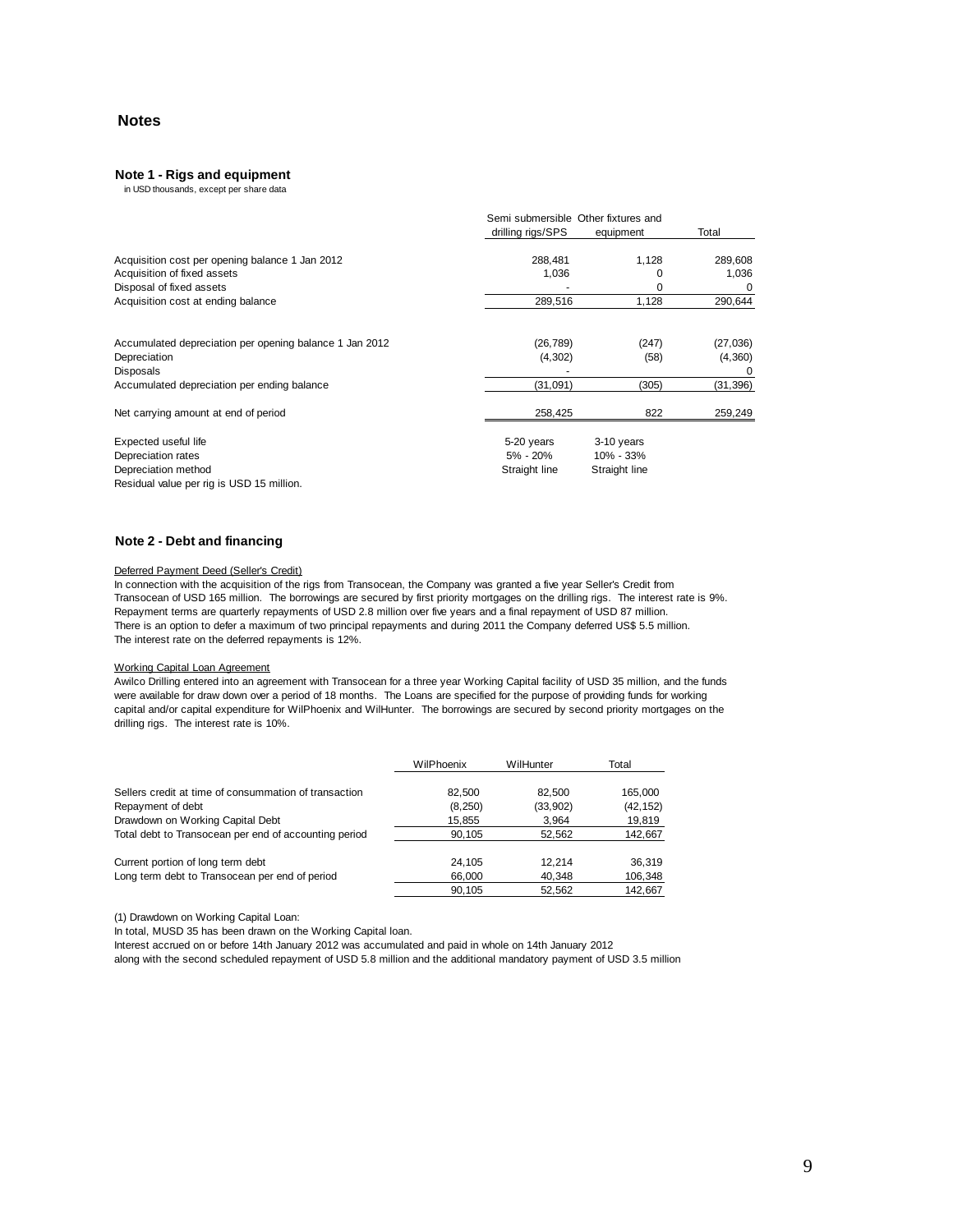### **Note 3 - Related party transactions**

in USD thousands except per share data

In the normal course of its business, Awilco Drilling enters into a number of transactions with AWILHELMSEN which is a major shareholder through its wholly owned subsidiary Awilco Drilling AS.

Transactions with AWILHELMSEN are specified as follows:

| Q1 2012     |        |  |  |
|-------------|--------|--|--|
|             |        |  |  |
| Sales       | -      |  |  |
| Purchases   | 46     |  |  |
| Receivables | $\sim$ |  |  |
| Payables    | $\sim$ |  |  |

### **Note 4 - Segment information**

The company owns the semi submersible rigs WilHunter and WilPhoenix. The company is only operating in the mid water segment in the UK sector of the North Sea. The potential market for the rigs will be the international drilling market. As the rigs are managed as one business segment, the Company has only one reportable segment.

### **Note 5 - Corporation taxes**

If the operation of the rigs change among foreign jurisdictions, and the methods of taxation in these jurisdictions varies, the effective tax rate may be subject to change.

Corporation tax provision is based on the tax laws and rates in the countries the rigs are operated and where the rigs are owned. During Q1 the rigs were operational and average tax rates have been applied consistent with the prevailing average tax rate for the year.

The tax benefit in the quarter was USD 0.6 million calculated using the effective group tax rate on losses during the quarter.

### **Note 6 - Subsequent events**

In April, Awilco Drilling signed a contract with Premier Oil UK Ltd for the provision of WilPhoenix for the drilling of two firm exploration wells and up to two additional wells. The contract is expected to commence late Q3 2012 and have a contract value for the firm period of approximately US\$ 17.4 million.

A total of US\$ 10 million of the shareholder loan was drawn by Awilco drilling during April in order to meet the loan obligations payable to Transocean during the month. Also in April, an addendum to the original loan agreement was signed to extend both the amount and duration of the loan facility. The amount was increased from US\$ 10 million to US\$ 15 million and the term was extended to 30th June 2013.

In May, Awilco Drilling signed a contract amendment with Suncor Energy to extend the WilHunter for the drilling of a second firm well estimated at 61 days with a further 30 day option well. The second well under the contract is expected to commence in Q1 of 2013. The contract value for the firm well is estimated to be around US\$ 19.2 million.

In May, Awilco Drilling signed a contract with Premier Oil UK Ltd for the provision of WilPhoenix for a term drilling program. The program will start in direct continuation from the previous Premier contract and is firm until 28th February 2014 with options for up to an additional 250 days. The contract is expected to commence early Q1 2013. The contract value for the firm period is estimated to be US\$ 148 million.

In May, Awilco Drilling and Endeavour Energy UK Ltd mutually agreed to terminate the contract for the drilling of the East and West Rochelle development wells. WilHunter will now drill for Suncor Energy in direct continuation from the contract with Ithaca.

In May, Awilco Drilling signed a Letter of Intent (LOI) with Hess UK Ltd for the provision of WilHunter for work related to their 2013 and 2014 abandonment program in the Central North Sea. The firm contract duration is 400 days with a contract value of approximately US\$ 144 million. The contract is expected to commence in Q2 2013.

Late on the 17th of May, the WilHunter incurred technical downtime due to an equipment failure. The current estimated re-commencement of normal operations is expected to be within the first half of June. A further update will be released upon re-commencement of operations.

Late in May, Awilco Drilling received a claim in the amount of GBP 9 million from MPX in respect of consequential costs incurred by them during periods of repair time during Q1 on WilHunter. Awilco Drilling believes that MPX's actions and claims are without merit and are currently preparing a response to fully contest the claim.